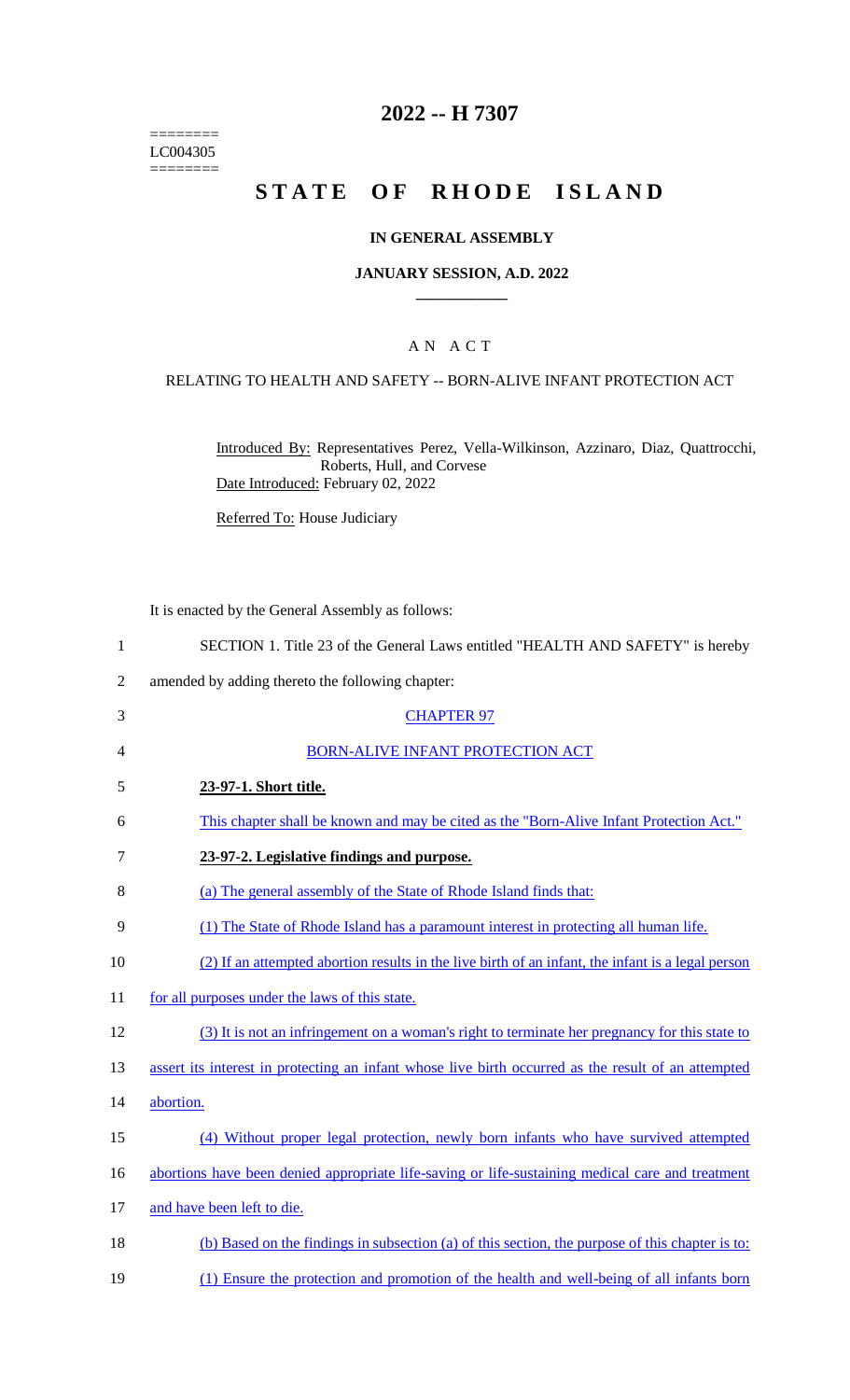- alive in this state; and
- (2) Mandate that health care providers give medically appropriate and reasonable life- saving and life-sustaining medical care and treatment to all born-alive infants. **23-97-3. Definitions.**  As used in this chapter: (1) "Abortion" means the act of using or prescribing any instrument, medicine, drug, or any other substance, device, or means with the intent to terminate the clinically diagnosable pregnancy of a woman with knowledge that the termination by those means will, with reasonable likelihood, cause the death of the unborn child. Such use, prescription, or means is not an abortion if done with the intent to: 11 (i) Save the life or preserve the health of the unborn child; (ii) Remove a dead unborn child caused by spontaneous abortion; or 13 (iii) Remove an ectopic pregnancy. (2) "Born-alive" or "live birth" means the complete expulsion or extraction of an infant from their mother, regardless of the state of gestational development, that, after expulsion or 16 extraction, whether or not the umbilical cord has been cut or the placenta is attached, and regardless of whether the expulsion or extraction occurs as a result of natural or induced labor, cesarean section, or induced abortion, shows any evidence of life, including, but not limited to, one or more of the following: 20 (i) Breathing; 21 (ii) A heartbeat; 22 (iii) Umbilical cord pulsation; or (iv) Definite movement of voluntary muscles. (3) "Consent" means the voluntary agreement or acquiescence by a person of age and with 25 the requisite mental capacity who is not under duress or coercion and who has knowledge or 26 understanding of the act or action to which they have agreed or acquiesced. (4) "Facility" or "medical facility" means any public or private hospital, clinic, center, medical school, medical training institution, health care facility, physician's office, infirmary, 29 dispensary, ambulatory surgical treatment center, or other institution or location wherein medical care is provided to any person. (5) "Infant" means a child of the species homo sapiens who has been completely expulsed 32 or extracted from their mother, regardless of the stage of gestational development, until the age of thirty (30) days post birth.
- (6) "Physician" means a person licensed to practice medicine in the State of Rhode Island.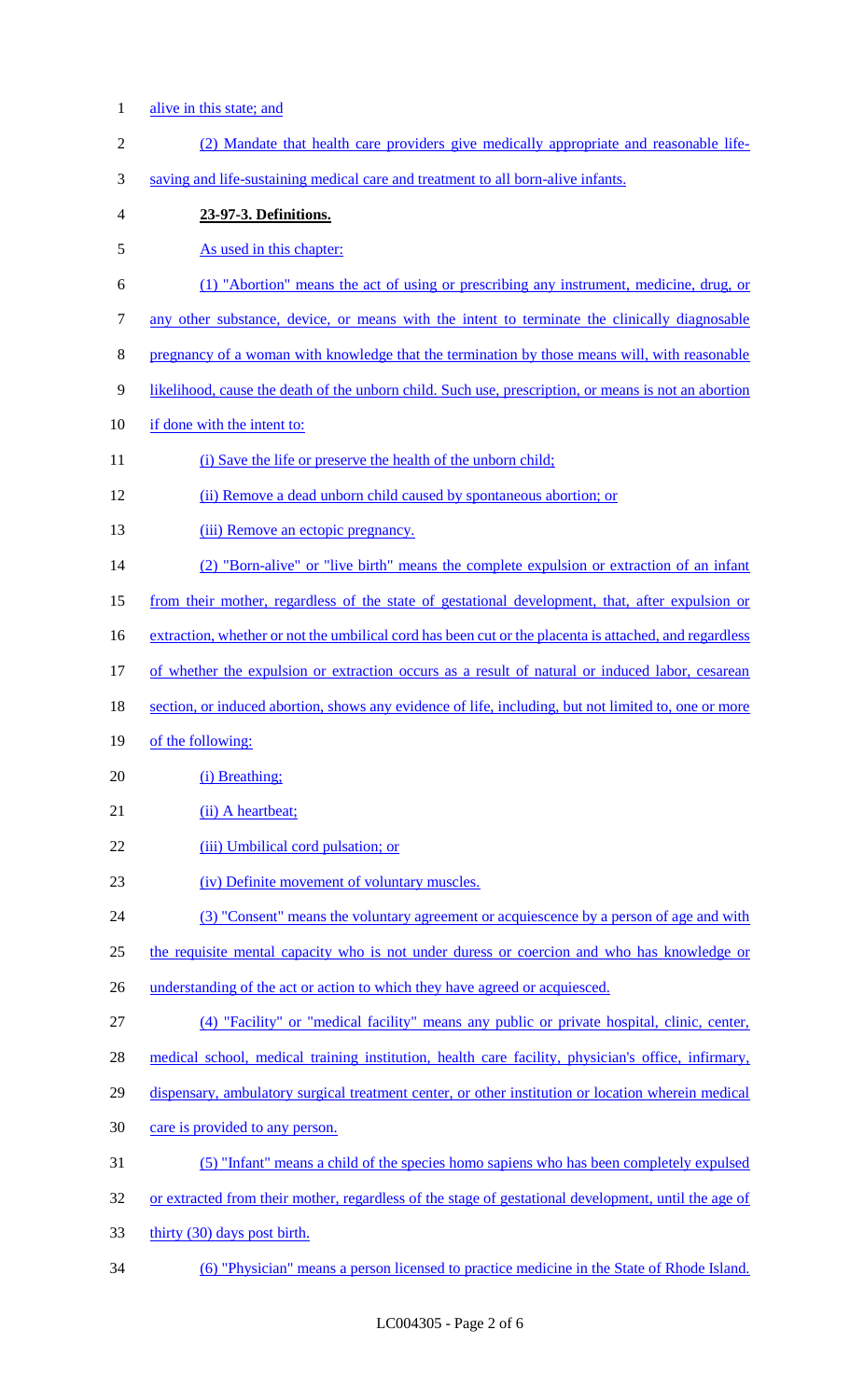This term includes medical doctors and doctors of osteopathy. (7) "Premature" or "preterm" means occurring prior to the thirty-seventh week of gestation. **23-97-4. Requirements and responsibilities.**  (a) A person shall not deny or deprive an infant of nourishment with the intent to cause or allow the death of the infant for any reason, including, but not limited to: (1) The infant was born with a handicap; (2) The infant is not wanted by the parent(s) or guardian(s); or (3) The infant is born alive by natural or artificial means. (b) A person shall not deprive an infant of medically appropriate and reasonable medical care and treatment or surgical care. (c) The requirements of this section shall not be construed to prevent an infant's parent(s) or guardian(s) from refusing to give consent to medical treatment or surgical care which is not 13 medically necessary or reasonable, including care or treatment which either: 14 (1) Is not necessary to save the life of the infant; (2) Has a potential risk to the infant's life or health that outweighs the potential benefit to 16 the infant of the treatment or care; or (3) Is treatment that will do no more than temporarily prolong the act of dying when death is imminent. (d)(1) The physician performing an abortion must take all medically appropriate and reasonable steps to preserve the life and health of a born-alive infant. If an abortion performed in a hospital results in a live birth, the physician attending the abortion shall provide immediate medical 22 care to the infant, inform the mother of the live birth, and request transfer of the infant to an on- duty resident or emergency care physician who shall provide medically appropriate and reasonable 24 medical care and treatment to the infant. (2) If an abortion performed in a facility other than a hospital results in a live birth, a 26 physician attending the abortion shall provide immediate medical care to the infant and call 9-1-1 27 for an emergency transfer of the infant to a hospital that shall provide medically appropriate and reasonable care and treatment to the infant. (e) If the physician described in subsection (d) of this section is unable to perform the duties 30 in that subsection because they are assisting the woman on whom the abortion was performed, then an attending physician's assistant, nurse, or other health care provider must assume the duties outlined in subsection (d) of this section. (f) Any born-alive infant including one born in the course of an abortion procedure shall 34 be treated as a legal person under the laws of this state, with the same rights to medically appropriate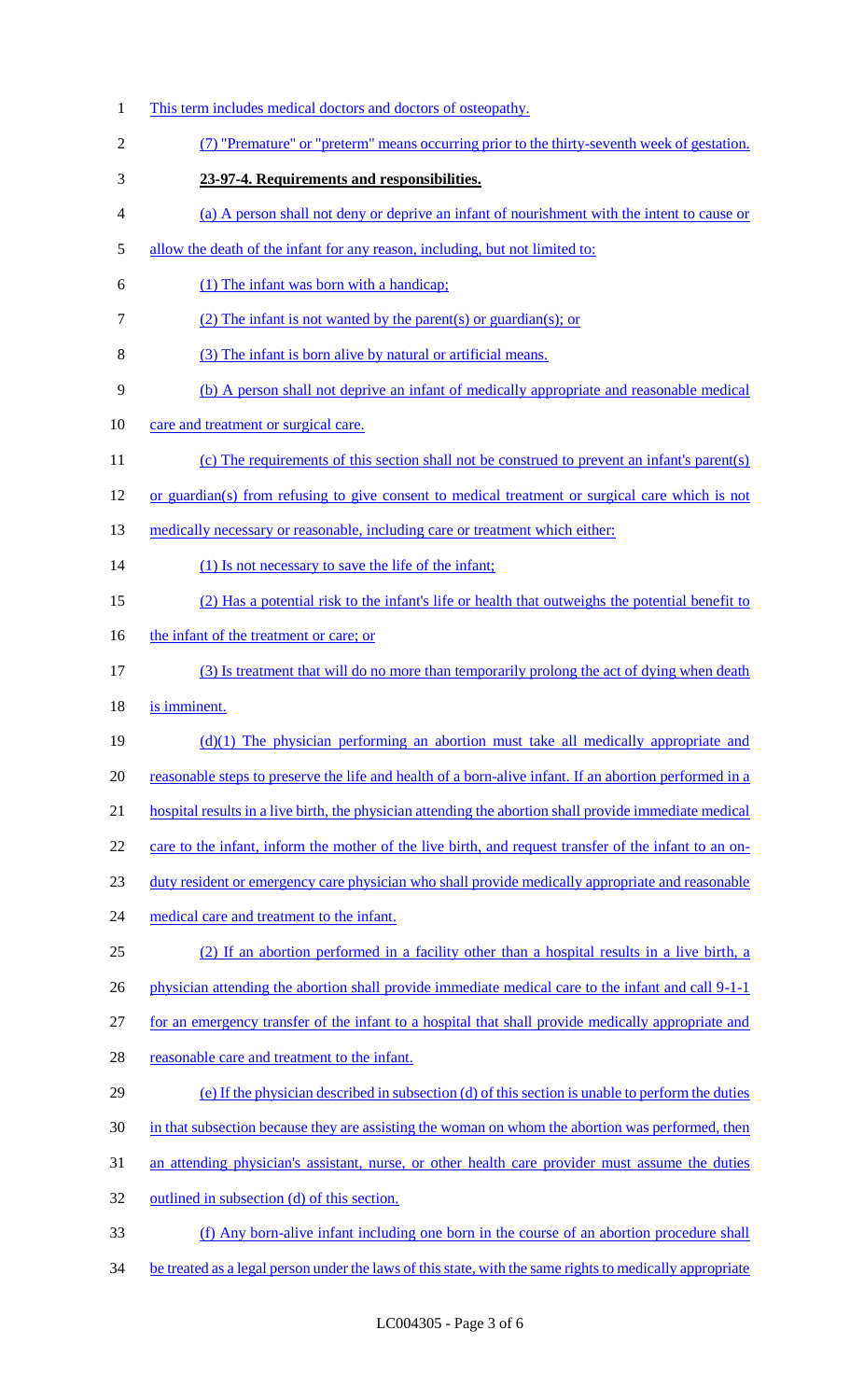1 and reasonable care and treatment, and birth and death (if death occurs) certificates shall be issued

2 accordingly.

- 3 (g) If, before the abortion, the mother, and if married, her husband, has or have stated in 4 writing that she, or they, do not wish to keep the infant in the event that the abortion results in a
- 5 live birth, and this writing is not retracted before the attempted abortion, the infant, if born alive,
- 6 shall immediately upon birth become a ward of the department of children, youth and families.
- 7 (h) No person may use any born-alive infant for any type of scientific research or other
- 8 kind of experimentation except as necessary to protect or preserve the life and health of the born-
- 9 alive infant.
- 10 **23-97-5. Exceptions.**
- 11 The parent(s) or guardian(s) of a born-alive infant will not be held criminally or civilly
- 12 liable for the actions of a physician, nurse, or other health care provider that are in violation of this
- 13 chapter and to which the parent(s) or guardian(s) did not give consent.
- 14 **23-97-6. Criminal penalties.**
- 15 (a) Any physician, nurse, or other health care provider who intentionally, knowingly, or
- 16 negligently fails to provide medically appropriate and reasonable care and treatment to a born- alive
- 17 infant in the course of an attempted abortion shall be guilty of a felony and upon conviction shall
- 18 be subject to imprisonment for a period of up to ten (10) years, or a fine of up to twenty-five
- 19 thousand dollars (\$25,000), or both.
- 20 (b) Any violation of § 23-97-4(h) concerning the research use of a born-alive infant is a
- 21 felony and upon conviction shall be subject to imprisonment for a period of up to ten (10) years, or
- 22 a fine of up to twenty-five thousand dollars (\$25,000), or both.
- 23 **23-97-7. Civil and administrative action.**
- 24 In addition to whatever remedies are available under the statutory or common law of this 25 state, failure to comply with the requirements of this chapter shall:
- 26 (1) Provide a basis for a civil action for compensatory and punitive damages. Any
- 27 conviction under this chapter shall be admissible in a civil suit as prima facie evidence of a failure
- 28 to provide medically appropriate and reasonable care and treatment to a born-alive infant. Any civil
- 29 action may be based on a claim that the death of or injury to the born-alive infant was a result of
- 30 simple negligence, gross negligence, wantonness, willfulness, intentional conduct, or another
- 31 violation of the legal standard of care.
- 32 (2) Provide a basis for professional disciplinary action under chapter 37 of title 5 for the
- 33 suspension or revocation of any license for physicians, licensed and registered nurses, or other
- 34 licensed or regulated persons. Any conviction of any person for any failure to comply with the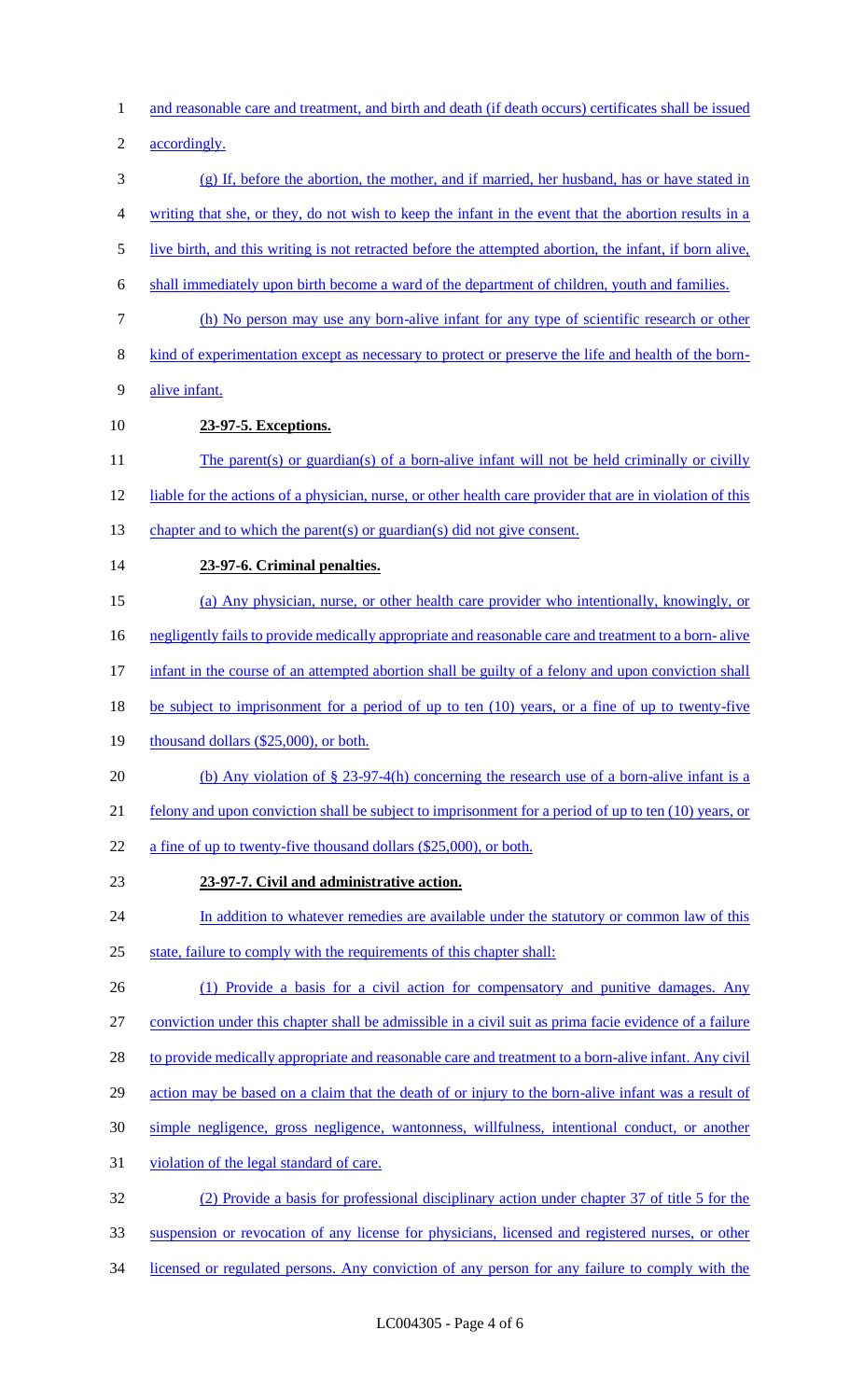- 1 requirements of this chapter shall result in the automatic suspension of their license for a period of
- 2 at least one year and said license shall be reinstated after that time only under such conditions as
- 3 the board of licensure and discipline shall require to ensure compliance with this chapter.
- 4 (3) Provide a basis for recovery for the parent(s) of the infant or the parent(s) or guardian(s)
- 5 of the mother, if the mother is a minor, for the wrongful death of the infant, whether or not the
- 6 infant was viable at the time the attempted abortion was performed.
- 7 **23-97-8. Construction.**
- 8 (a) Nothing in this chapter shall be construed to affirm, deny, expand, or contract any legal
- 9 status or legal right applicable to any member of the species homo sapiens at any point prior to
- 10 being born-alive, as defined in this chapter.
- 11 (b) Nothing in this chapter shall be construed to affect existing federal or state law 12 regarding abortion.
- 13 (c) Nothing in this chapter shall be construed as creating or recognizing a right to abortion.
- 14 (d) Nothing in this chapter shall be construed to alter generally accepted medical standards.
- 15 **23-97-9. Severability.**
- 16 Any provision of this chapter held to be invalid or unenforceable by its terms, or as applied
- 17 to any person or circumstance, shall be construed in order to give it the maximum effect permitted
- 18 by law, unless such holding shall be one of utter invalidity or unenforceability, in which event such
- 19 provision shall be deemed severable and shall not affect the remainder or the application of such
- 20 provision to other persons not similarly situated or to other dissimilar circumstances.
- 21 **23-97-10. Right of intervention.**
- 22 The general assembly, by joint resolution, may appoint one or more of its members, who
- 23 sponsored or cosponsored this chapter in the member's official capacity, to intervene as a matter of
- 24 right in any case in which the constitutionality of this law is challenged.
- 25 SECTION 2. This act shall take effect upon passage.

======== LC004305 ========